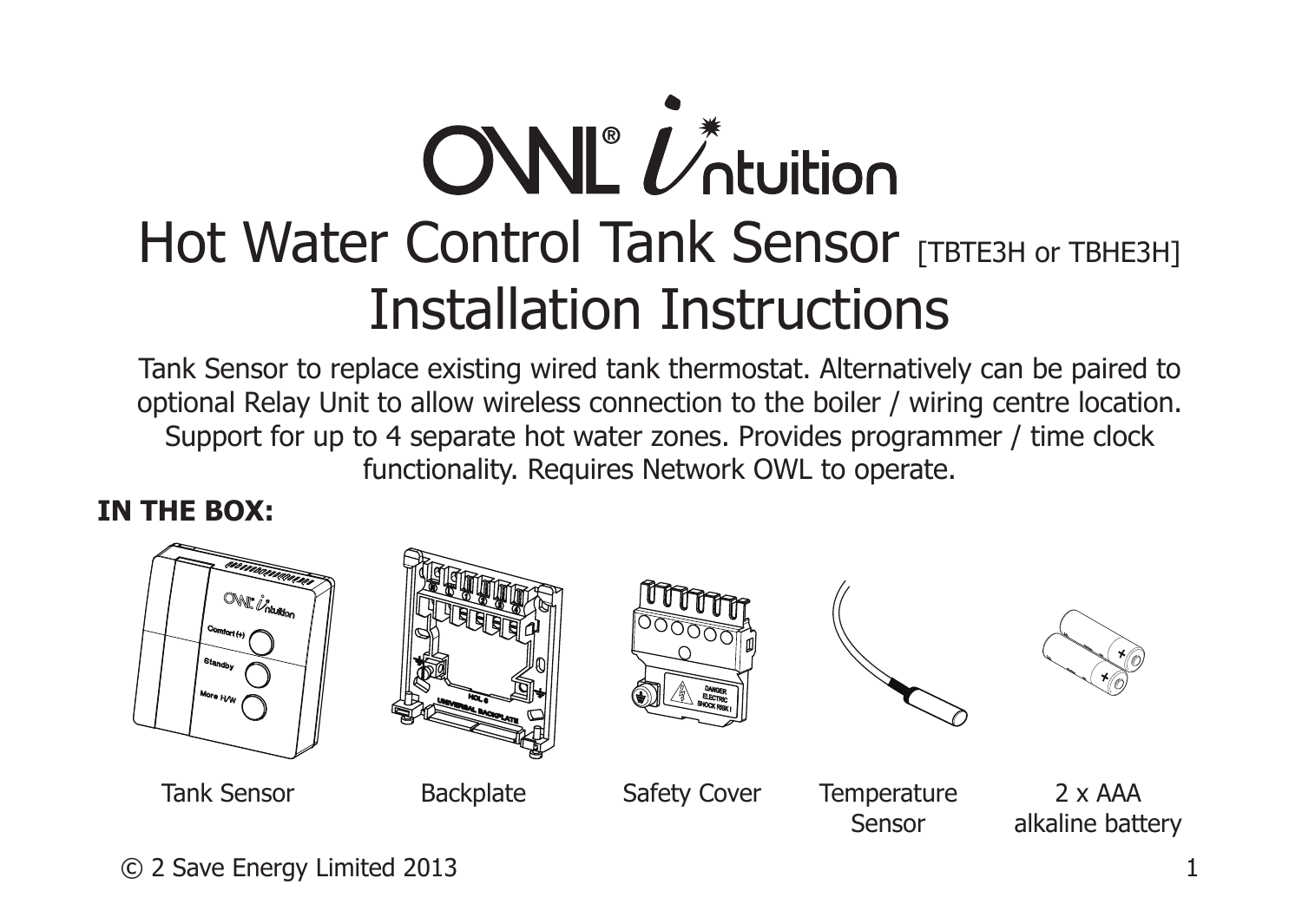# **Introduction**

This Tank Sensor is a part of the OWL Intuition range of cloud connected monitoring and control products. Its operation is dependant upon being paired to the broadband Internet connected Network OWL (supplied separately). The Tank Sensor provides hot water tank thermostat and programmer / time clock functionality.

This version of the Tank Sensor is designed for use with central heating systems with a hot water tank / cylinder which is fitted with an existing switching thermostat.

Device code TBTE3H is fitted with a digital temperature sensor.

Device code TBHE3H is fitted with a digital temperature and humidity sensor. Basic day-to-day user operation changes can be made using the three buttons. Additionally there is comprehensive yet intuitive and easy to use control via the OWL Intuition web dashboard. Accessible from any Internet connected computer anywhere in the World. iPhone and Android smartphone apps are also available for free download.



**It is recommended that this product is installed by a suitably qualified heating engineer, plumber or electrician.**



**Please read the Safety Information section of this document before proceeding.**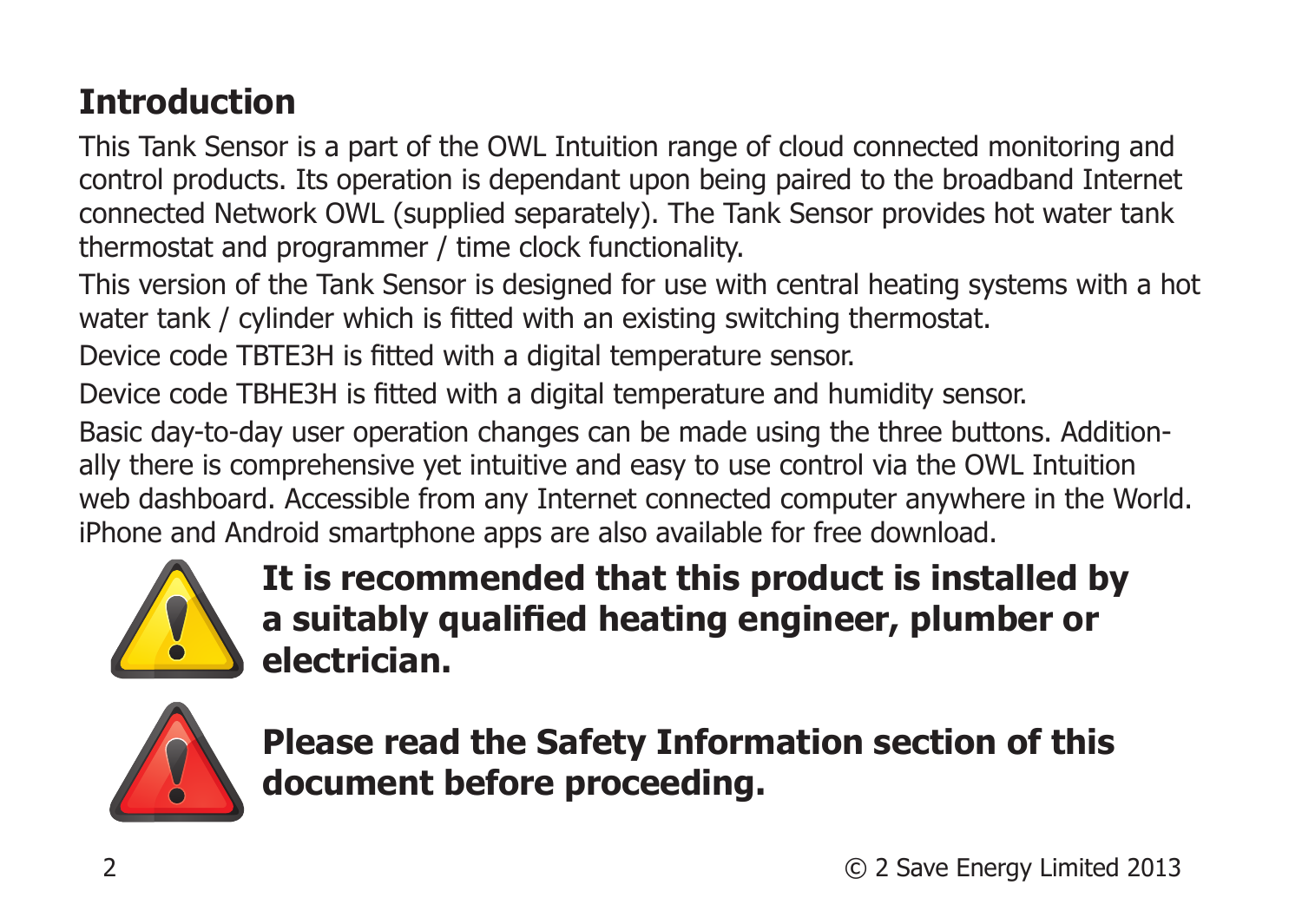# **Installation Instructions**

## **Single or multiple hot water tanks**

If this is a single tank system then simply follow these instructions. The OWL Intuition system will support up to 4 tanks. For additional Tank Sensors simply repeat these instructions for each one required. The web dashboard will automatically update the Hot Water widget with the additional device when you next log in.

## **Network OWL installed and online**

The Network OWL and heating Room Sensor should already be installed. Refer to the Network OWL Getting Started Guide for guidance if required. Check that the Network OWL is powered-up and connected to the OWL servers (the top green LED should be flashing in a "triple blip pattern"). **IMPORTANT: Please upgrade the Network OWL firmware**

- 1. It is essential that the Network OWL is running the latest released version of firmware available (at least Version 2.2). Please log in to the OWL Intuition web dashboard at **https://www.owlintuition.com** (this is a secure connection).
- 2. Click on the Devices menu. The Network OWL will appear in the list of devices. Click on Network OWL image to open a new window. If an upgrade is required, an Update Device button will be visible. Click on this button then wait for approximately 5 minutes for the upgrade to complete. You should check that the upgrade was successful before proceeding by repeating this instruction.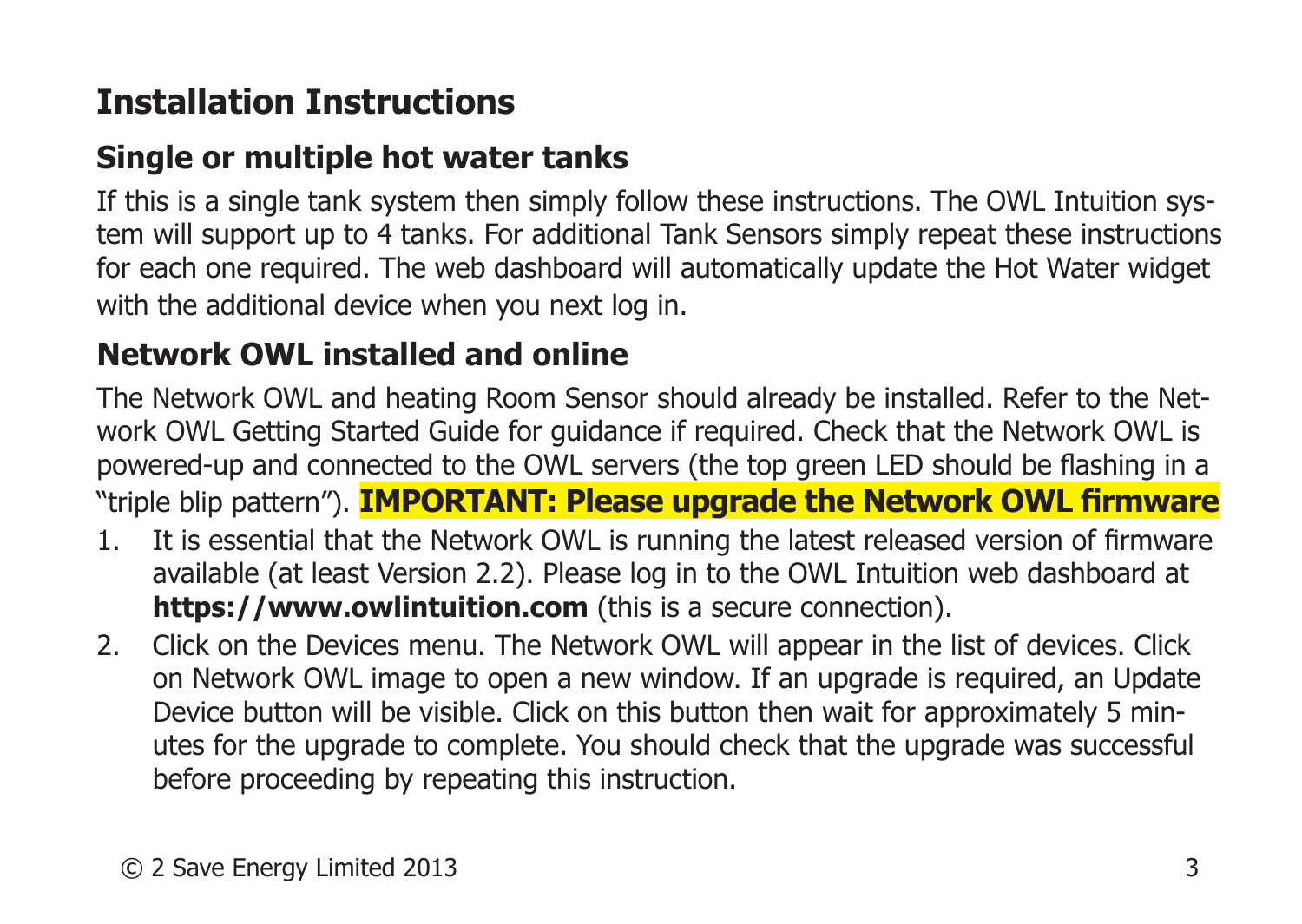## **Other Steps Before Installing**

## **1. Pair Tank Sensor with Network OWL**

- a. Put the batteries into the Tank Sensor. The 3 LEDs will start flashing together indicating that the Tank Sensor is ready to be paired.
- b. Power down the Network OWL by removing the power connector. Then after 10 seconds re-insert the power connector into the Network OWL and wait. The 3 LEDs on the Tank Sensor will stop flashing indicating that it is now paired to the Network OWL.



- c. Now wait until the Network OWL is connected to the OWL servers (the top green LED should be flashing in a "triple blip pattern").
- d. Log in to the OWL Intuition account at **https://www.owlintuition.com** (this is a secure connection). You will then see the OWL Intuition web dashboard.
- e. A message box will pop-up indicating that a new device has been detected and requesting you to log out and log back in.
- f. When you log back in you will now have a Hot Water widget within your web dashboard.

## **2. Configure Hot Water Settings**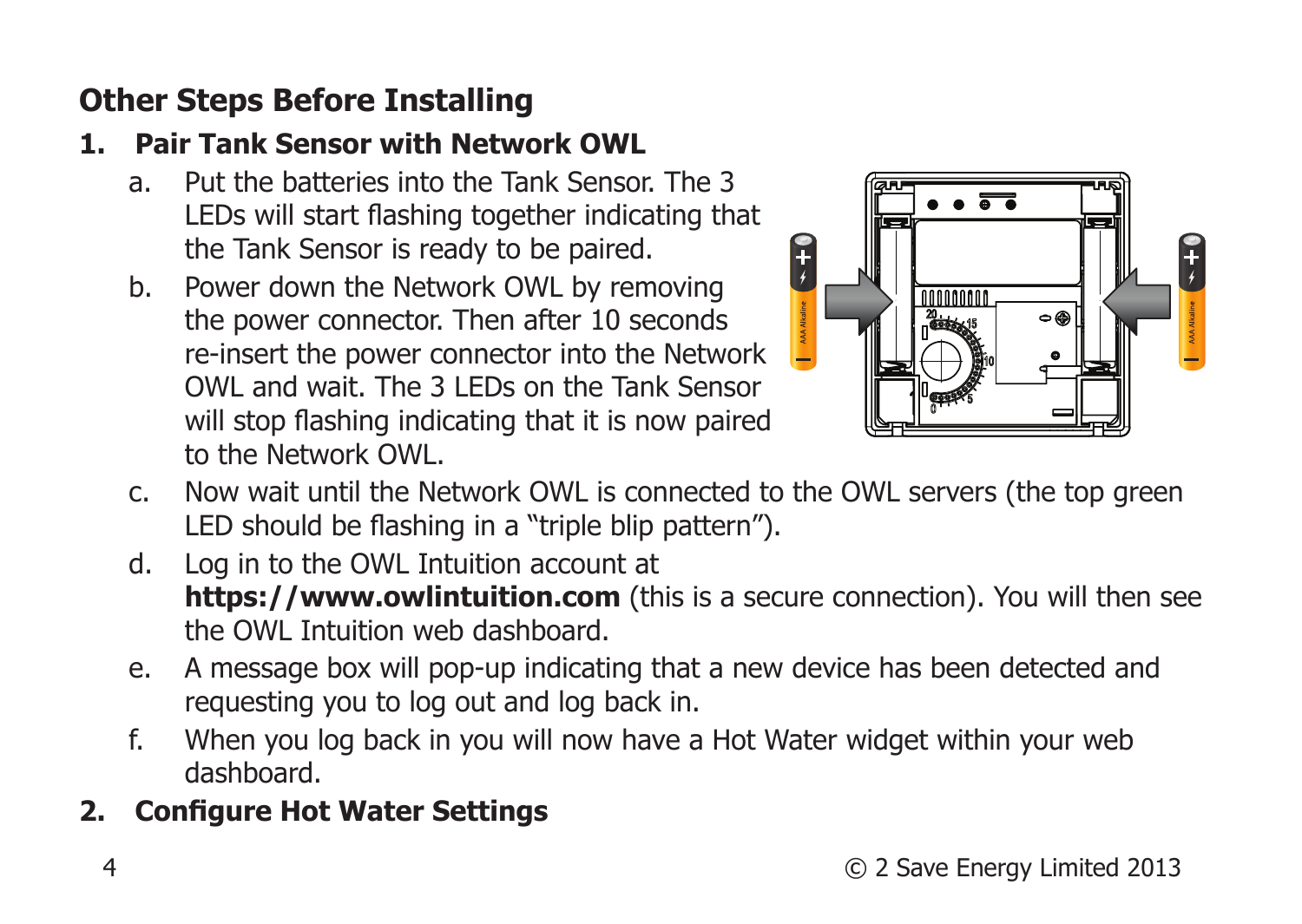You can make any necessary changes to the various Hot Water settings by clicking on the "gear wheels" icon on the grey Hot Water widget title bar.

## **3. Configure Time Clock**

The Hot Water Time Clock defines the periods during which the hot water is automatically heated and to what temperature. OWL Intuition will intelligently calculate what

time to switch the boiler on to heat the hot water to the specified Temperature, by the Start Time. Each day of the week can be programmed with up to 5 different hot water periods.

The preset Hot Water Time Clock settings are shown in the table below. These can be modified using the OWL Intuition web dashboard.

- a. On the Hot Water widget click on the "Clock" icon. This opens the Hot Water Time Clock widget.
- b. Select the day you wish to amend, then click an option on the line you wish to amend.
	- i. Pencil icon to edit the line.

#### **Preset Hot Water Time Clock Settings**

| <b>Monday to Friday</b>      |                 |                    |  |
|------------------------------|-----------------|--------------------|--|
| <b>Start Time</b>            | <b>End Time</b> | <b>Temperature</b> |  |
| 06:30                        | 08:00           | $55^{\circ}$ C     |  |
| 16:00                        | 22:00           | $45^{\circ}$ C     |  |
| <b>Saturday &amp; Sunday</b> |                 |                    |  |
| <b>Start Time</b>            | <b>End Time</b> | <b>Temperature</b> |  |
| 07:00                        | 09:30           | $55^{\circ}$ C     |  |
| 16:00                        | 22:00           | 45°C               |  |

Note: Outside of these preset hot water heating periods, the Tank Sensor will maintain the hot water Standby temperature (10°C - configurable).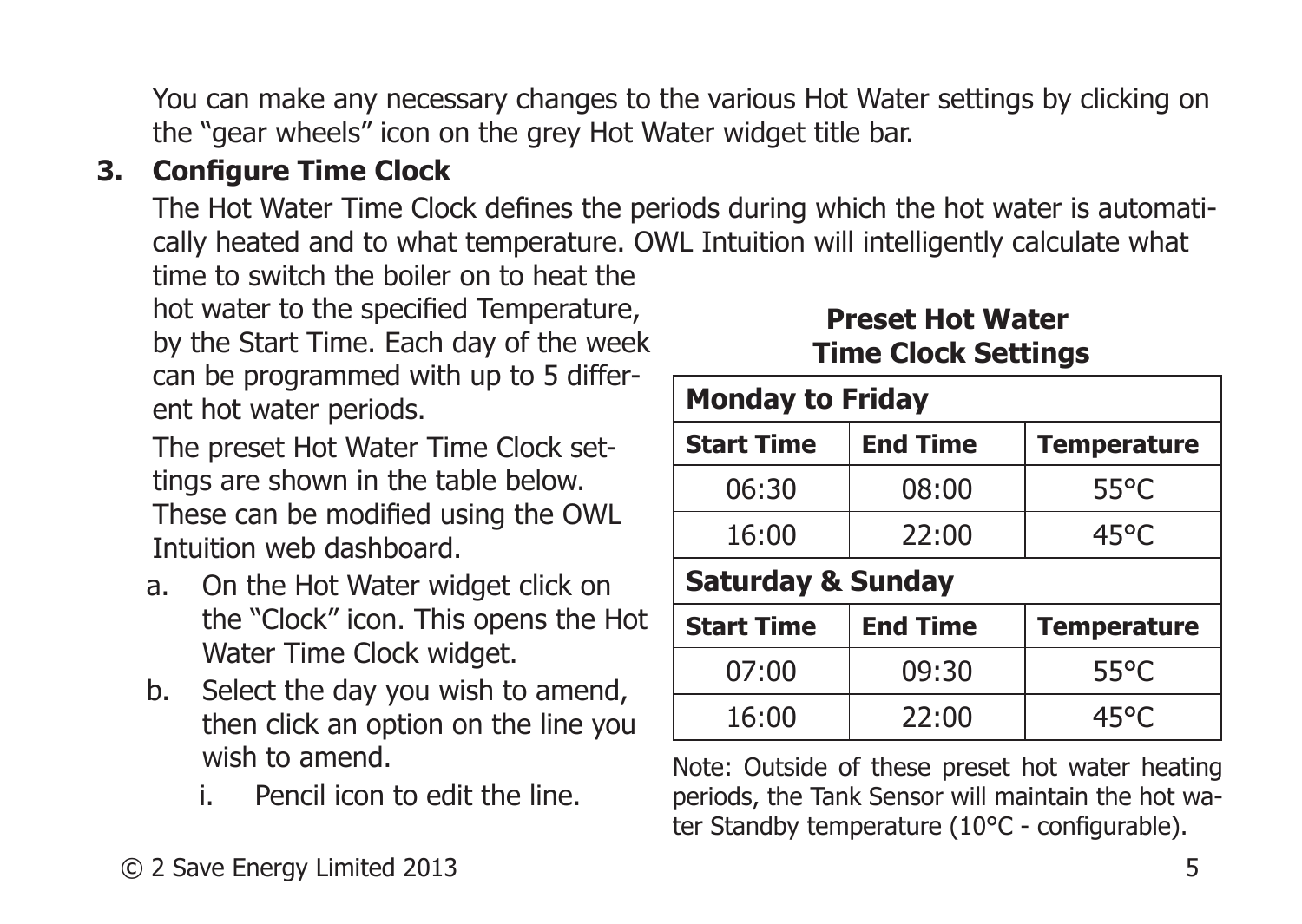- ii. Cross icon to delete the line.
- c. Amend details within the Edit box as required then click on the Tick icon to update the table.
- d. To add a new line simply fill in the Add box with the required details and click on



Support & Manuals | Privacy Policy | Terms & Con

OWL Intuition Web Dashboard - Hot Water and Time Clock widgets

6 © 2 Save Energy Limited 2013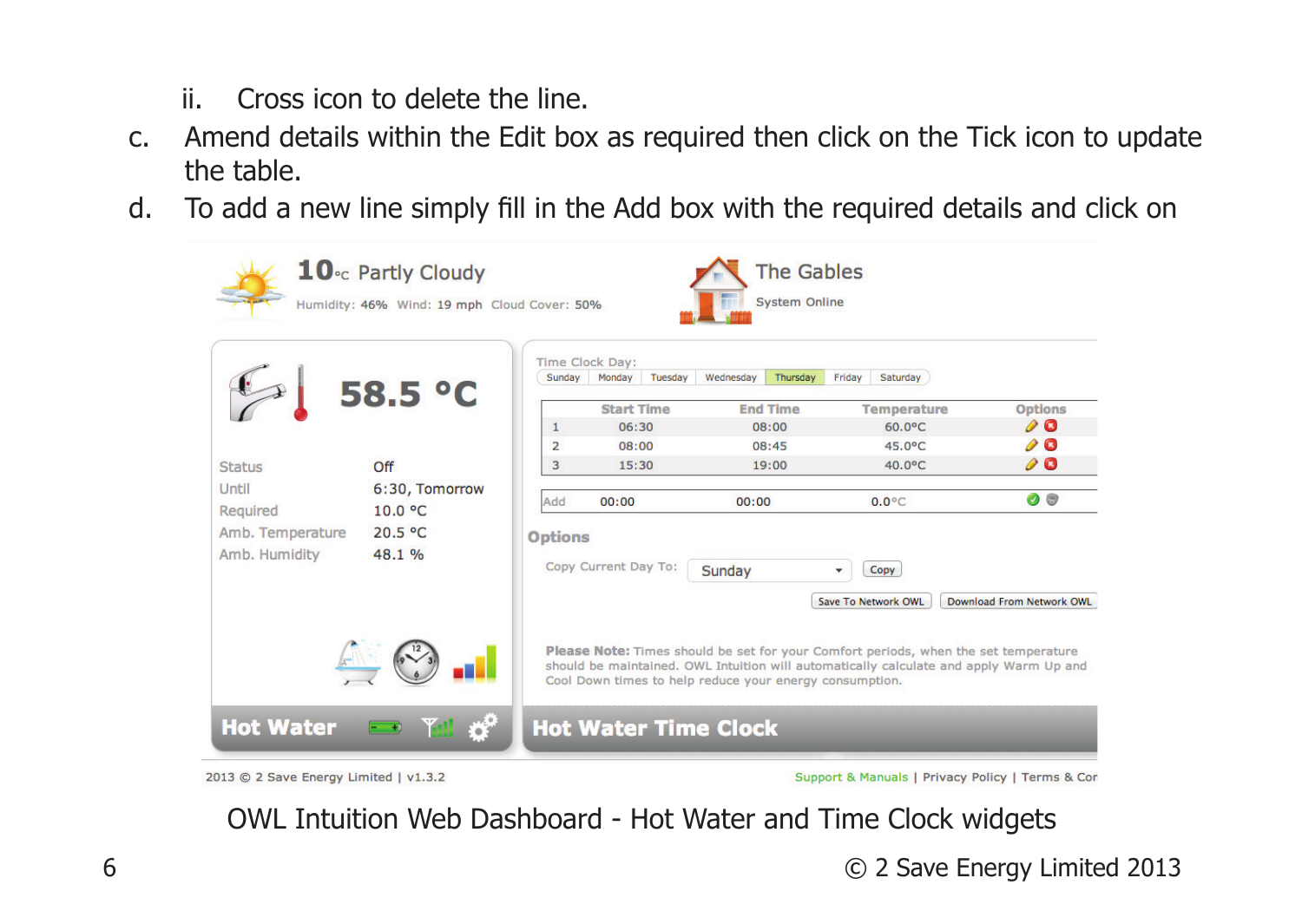the Tick icon.

- e. When you are happy with your changes you can use the Copy Current Day feature to quickly duplicate to other days.
- **f. IMPORTANT:** When you have finished making changes you must save them to your Network OWL by clicking on the "Save To Network OWL" button.

## **Installing the Tank Sensor**

The Tank Sensor should be located adjacent to the hot water tank / cylinder. It must be close enough for the supplied hot water temperature sensor cable (3 metres) to be safely routed to the location of the existing hot water thermostat. Mount the Tank Sensor on an internal wall approximately 1500mm above floor level, you must use the backplate provided. It should be positioned away from draughts, direct heat and sunlight. The backplate is suitable for direct wall mounting using two wood screws No.  $6 \times 1$ " or M3.5  $\times$  25mm into correctly sized wall plugs if required. Alternatively mount on to a single gang flush wiring box complying with BS4662, using two M3.5 screws.

- **1. Check Signal Strength -** With the Tank Sensor at the chosen installation location you should now check the signal strength icon shown on the web dashboard Hot Water widget. The signal should be at least 2 bars and preferably more. Try moving the Network OWL closer to the Tank Sensor if you have a signal strength problem.
- **2. Ensure** there will be enough space to allow easy screwdriver access to the two captive screws located at the base of the backplate.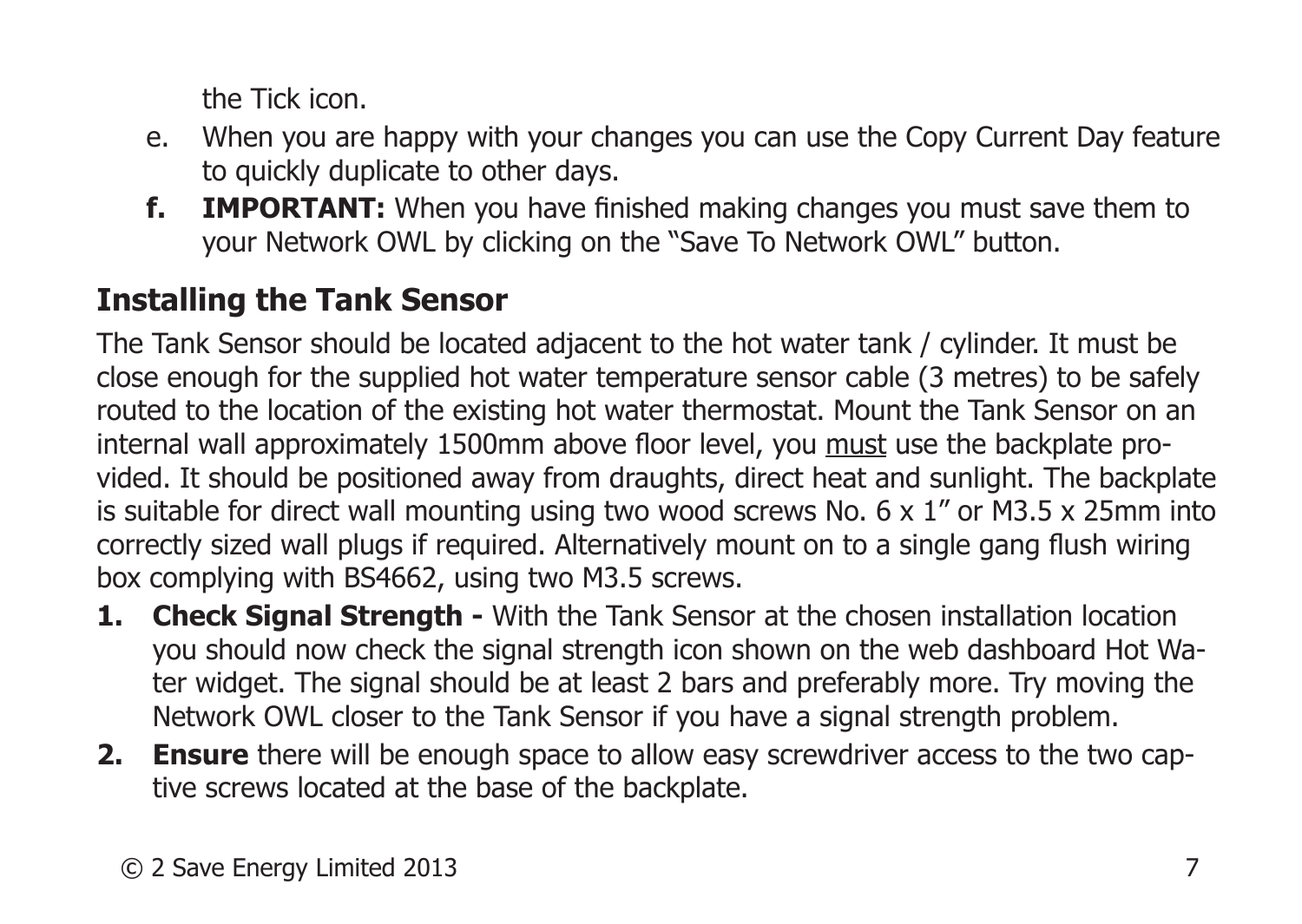- **3. Electrical Connections: If in any doubt whatsoever, do not continue, but consult a qualified electrician or heating engineer.** WARNING: ISOLATE THE MAINS SUPPLY BEFORE COMMENCING INSTALLATION **Ensure that the Live feed to the Tank Sensor is correctly fused (3A or 5A maximum) - This protection is normally provided by way of a fused spur powering the heating system.**
- **4. Ensure** that you refer to the appropriate wiring diagram applicable to this system. Common configuration wiring diagrams are supplied on a separate sheet. Latest versions of all wiring diagrams are also available for download by clicking on Support & Manuals on the OWL Intuition web dashboard (lower right).
- **5. Tank / Cylinder Thermostat For existing installa**tions, locate the thermostat and identify the wiring back to and within the Wiring Centre. Take the thermostat off of the side of the tank / cylinder. For new installations, it is recommended for safety that a conventional thermostat is fitted in series with the Intuition Tank Sensor wiring.
- **6. Make pocket for hot water Temperature Sensor**  Using a 6mm diameter screwdriver carefully make a pocket down the side of the hot water tank / cylinder. Ensure that there will be a good tight thermal contact between the tank and the Temperature Sensor.



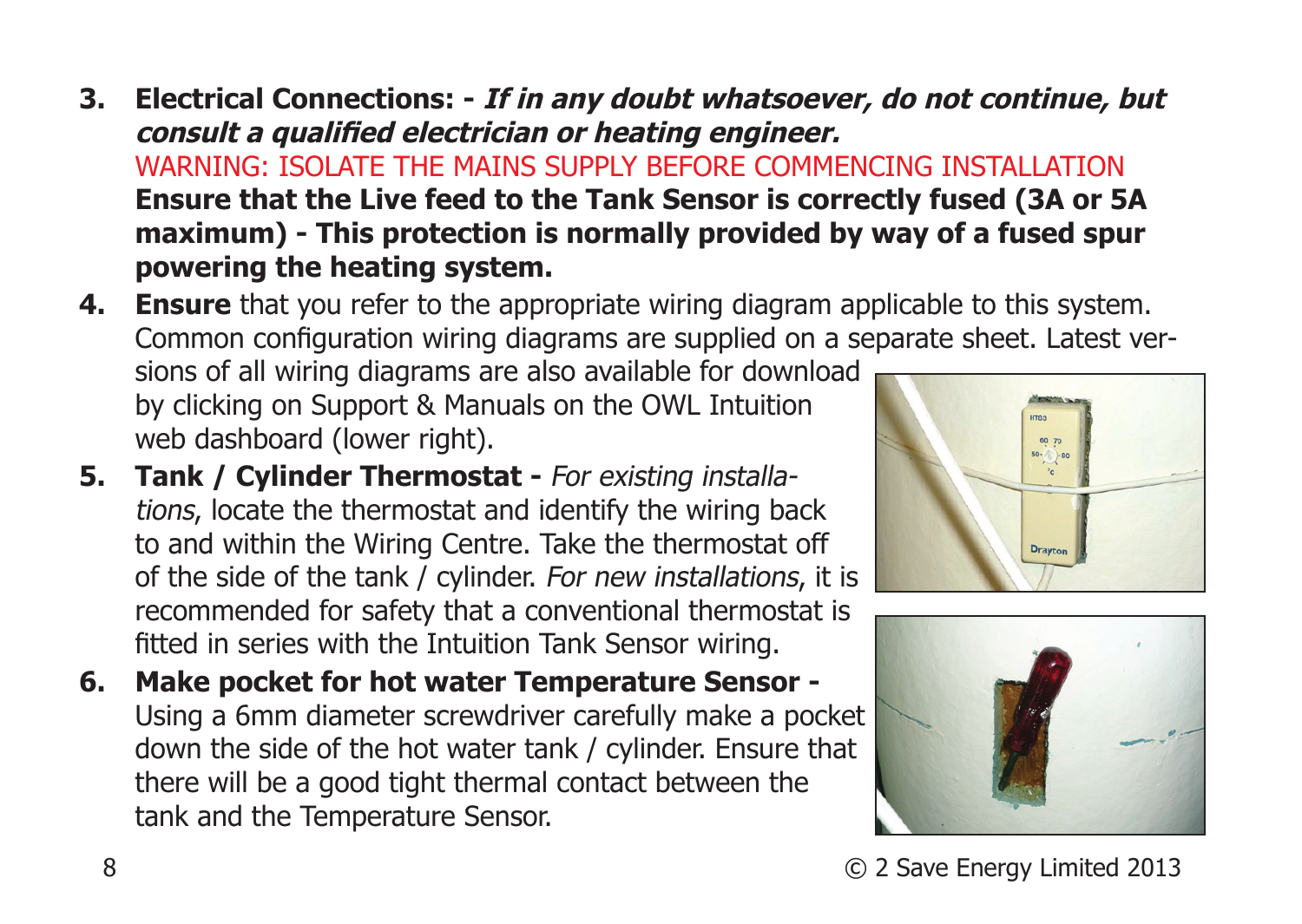- **7. Insert hot water Temperature Sensor Carefully push** the Temperature Sensor down into the pocket until the stainless steel tube is just out of sight. It is very important that the Temperature Sensor makes good thermal contact with the side of the tank / cylinder.
- **8. Refit original thermostat** Taking care not to damage the Temperature Sensor cable, refit the original thermostat and the spring retaining cable. (Photo shows optional daisy-chain expansion connector)

**9. Alternative Temperature Sensor Arrangements -**

**a)** If necessary attach the Temperature Sensor directly to the metal hot water tank / cylinder with suitable high temperature thermally conductive adhesive such as 3M™ Thermally Conductive Epoxy Adhesive TC-2707.

**b)** Some modern cylinders have a hard cladding. In these circumstances you must install the Intuition hot water Temperature Sensor into a suitable factory fitted sensor pocket provided for this purpose.





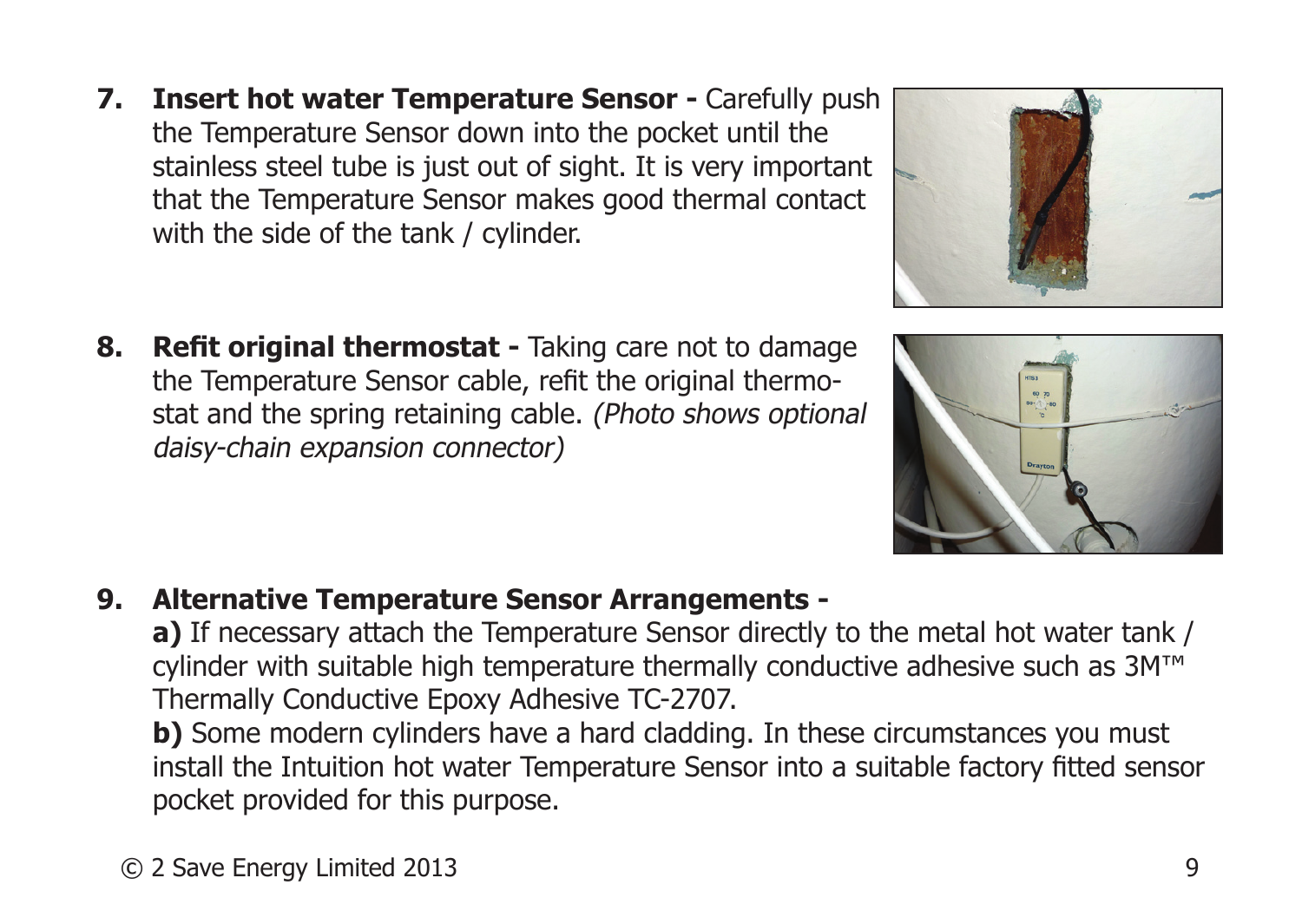- 10 © 2 Save Energy Limited 2013
	-
- Run the Temperature Sensor cable from the hot water tank back to the Tank Sensor backplate, fixing as required.
- Run the new 3 core mains cable from the Tank Sensor backplate to the Wiring Centre, fixing as required.

• For an overview see the 'before' & 'after' schematics below. These diagrams are

**10. Fix the Tank Sensor backplate** - Offer the backplate supplied to the wall in the position where the Tank Sensor is to be mounted. Mark the fixing positions through the slots in the backplate. Drill and plug the wall, then secure the plate into position. The

slots in the backplate will compensate for minor misalignment of the fixings. **11. Drill cable access hole -** Drill a hole through the central aperture, large enough (approximate 12mm) for both the Temperature Sensor white multipole connector to pass

through and for a new 3 core mains cable (recommended cable size 1mm²).

- 
- An earth connection block is provided on the backplate for terminating any cable earth conductors. • Earth continuity must be maintained and all bare earth conductors must be sleeved.
- **12. Wiring** All necessary electrical connections should now be made.

schematic and should be used for guidance only.

- 
- The Tank Sensor is double insulated and does not require an earth connection.

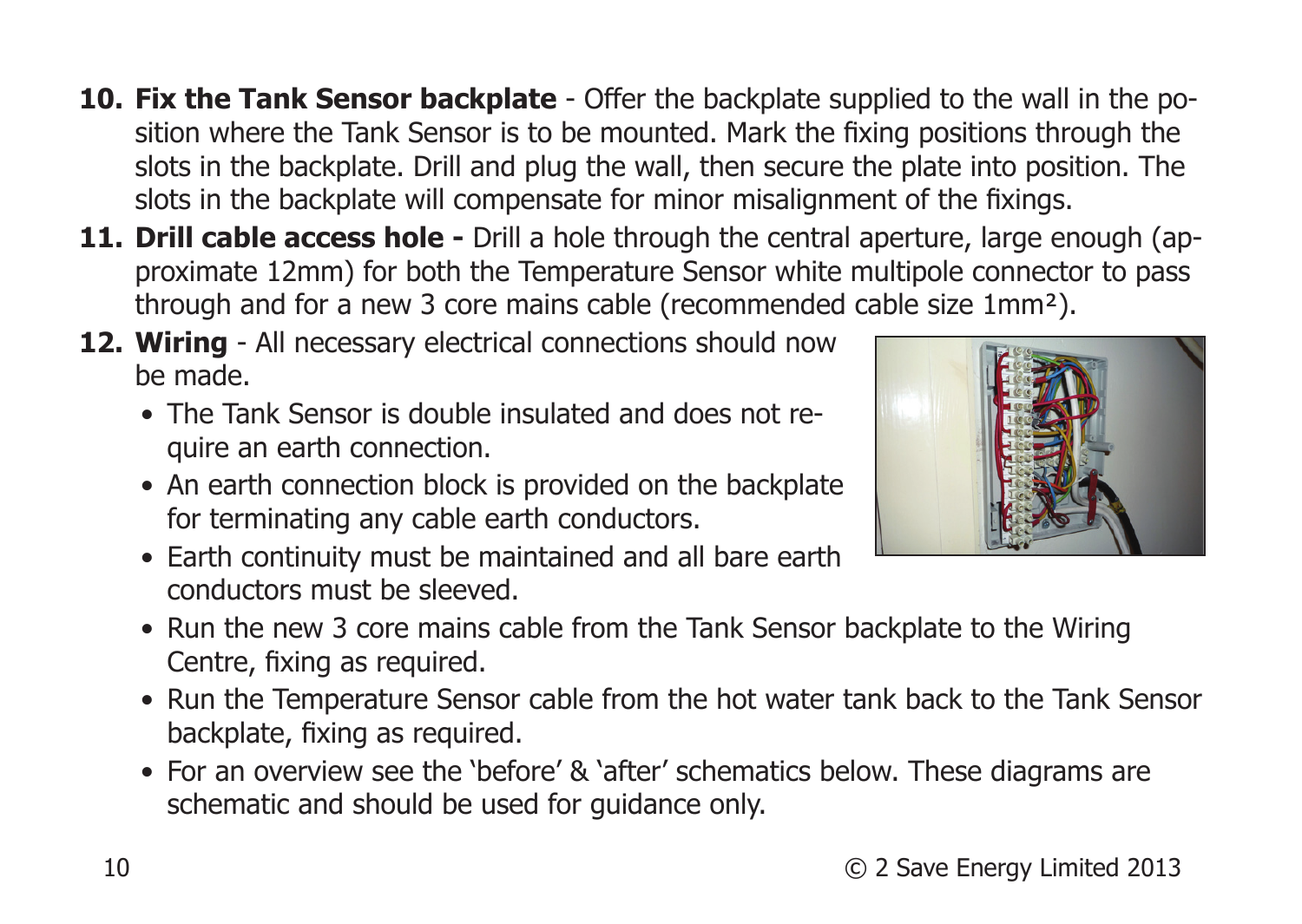- Refer to the separate wiring diagram and table below for the wiring arrangement appropriate for your heating system. Make the connections as appropriate.
- Ensure that no conductors are left protruding outside the central space enclosed by the backplate.
- Please ensure that all installations comply with the current IEE regulations.
- If anything is unclear then please consult the boiler manufacturers installation instructions before making these connections.

#### **13. Fit Temperature Sensor cable & Safety Cover** -

Check all of the wiring is safely attached to the appropriate backplate terminals and the screws are tight. Fit the white multipole Temperature Sensor cable connector to the back of the Tank Sensor (it will only fit one way around). Then fit the Safety Cover by clipping it into place over the wiring terminals with the Temperature Sensor cable exiting at the appropriate point.

**14. Complete** the installation by mounting the Tank Sensor to the backplate. To do this engage the Tank Sensor on the lugs at the top of the backplate, then carefully swing



the Tank Sensor down and push it carefully back into its plug-in terminal connectors. Locate over the captive screws at the base of the backplate and tighten them so that the Tank Sensor is locked into position.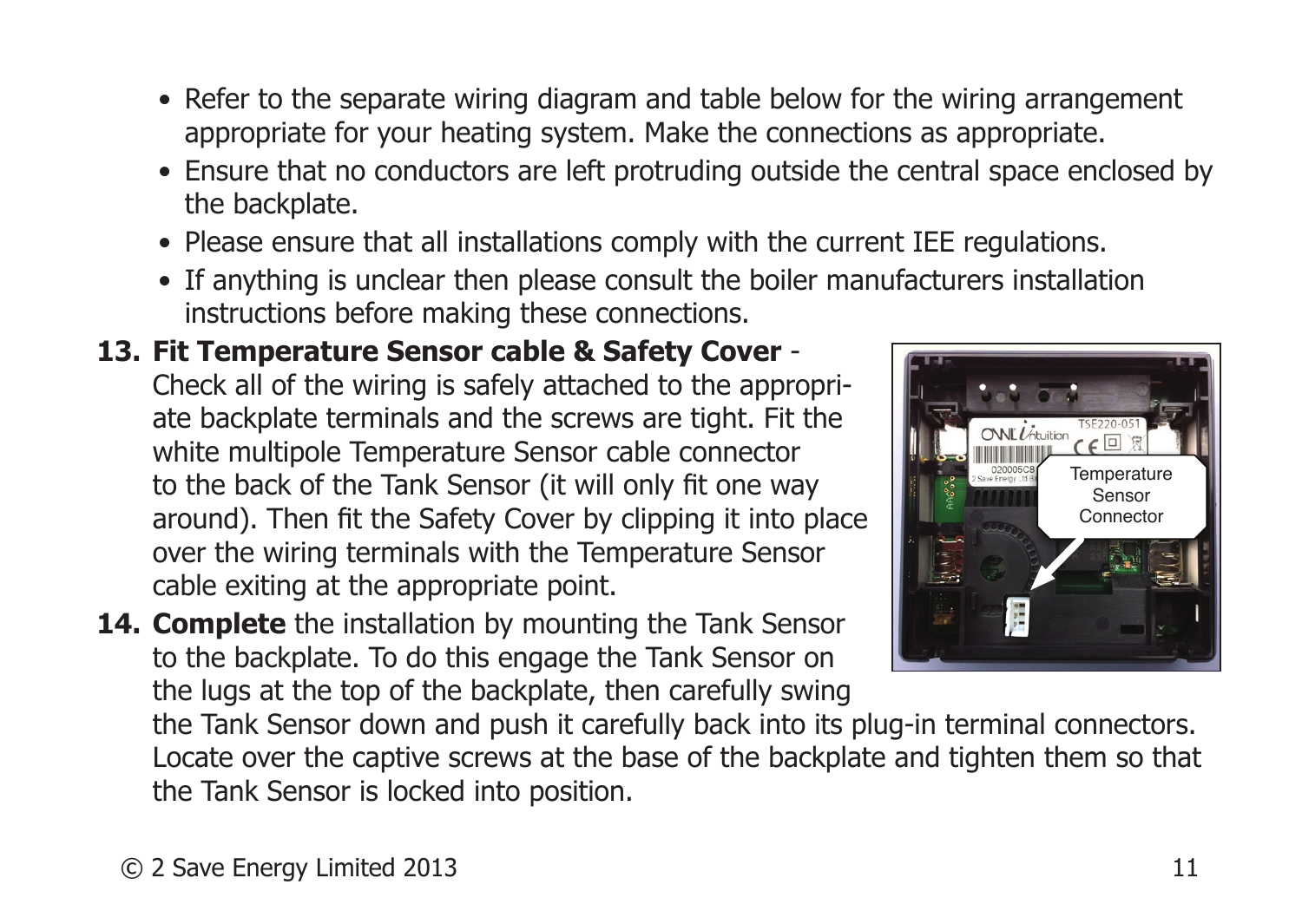- **15. Existing Programmer / Time Clock**  any existing hot water programmer or time clock is now redundant. You should either program it to be permanently on (24/7) or preferably remove it, ensuring that the two wires it was switching are safely electrically linked together, preferably by installing a link wire within the boiler. Please check boiler manufacturers wiring instructions for further details.
- **16. Finally** check that the Tank Sensor is functioning correctly and switching the boiler on and off correctly. A simple test for this is to press the More H/W button for 5 seconds. This will activate the More Hot Water mode and turn the boiler on. Check that the web dashboard Hot Water widget is now showing that More Hot Water is activated and the boiler is running (Red-glow around tap icon at top of Hot Water widget).
- **17. Handover** Please ensure you handover this document to the householder and direct them to the Heating & Hot Water Control User Manual available for download by clicking on Support & Manuals on the web dashboard (lower right).

## **Additional Installation Information**

#### **Tank Sensor Factory Reset (Delete Network OWL Pairing)**

You can factory reset the Tank Sensor by pressing both the Standby and More H/W buttons together for a minimum of 10 seconds. The 3 LEDs will start flashing indicating that it is in pairing mode. Refer to Getting Started with OWL Intuition Network Gateway guide if you need to factory reset the Network OWL.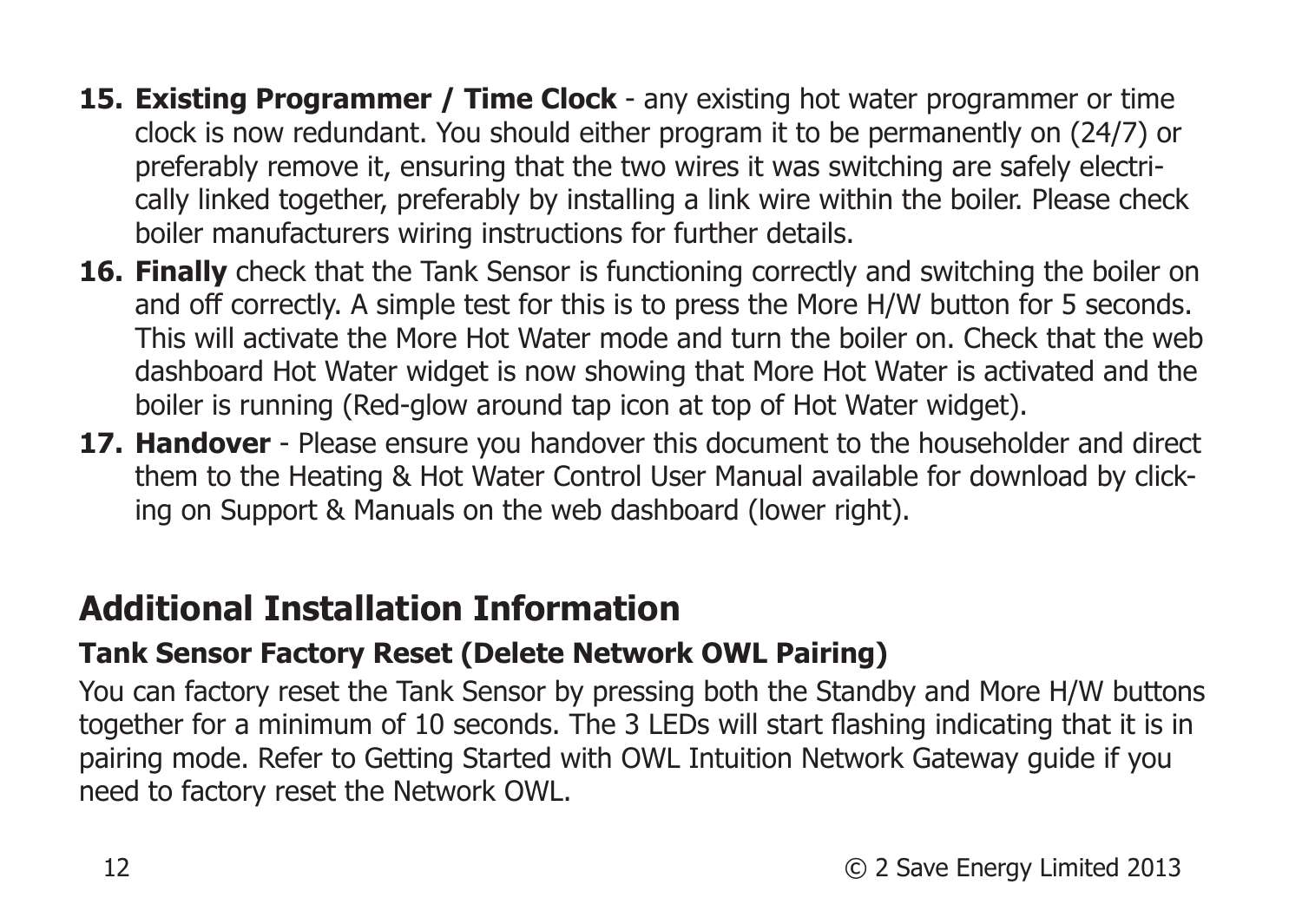#### **Tank Sensor - Relay Unit Pairing Mode**

You can place the Tank Sensor into Relay Unit pairing mode by pressing all 3 buttons together for a minimum of 4 seconds. The 3 LEDs will start flashing indicating that it is in pairing mode. If the Tank Sensor is already paired to a Relay Unit pressing the 3 buttons will delete that pairing. Refer to Relay Unit Installation Instructions for further information.

#### **Safety Switch**

The Tank Sensor is fitted with a safety switch that is automatically activated when the device is removed from the backplate. The Tank Sensor MUST be installed onto the special backplate supplied otherwise the Tank Sensor will not work.

| <b>Terminal</b> | <b>Description</b>                                                          |
|-----------------|-----------------------------------------------------------------------------|
| N               | Neutral - Not used, may be used to 'park' unused neutral wire.              |
|                 | Live - Not used, may be used to 'park' unused live wire.                    |
| 1               | Common terminal of Tank Sensor latching relay                               |
| $\mathcal{P}$   | Not used                                                                    |
| 3               | 'Heat Satisfied' - Normally closed terminal of Tank Sensor latching relay   |
| 4               | 'Call for Hot Water' - Normally open terminal of Tank Sensor latching relay |
|                 | Earth continuity connection                                                 |

#### **OWL Intuition-h Hot Water Control Tank Sensor Backplate Wiring**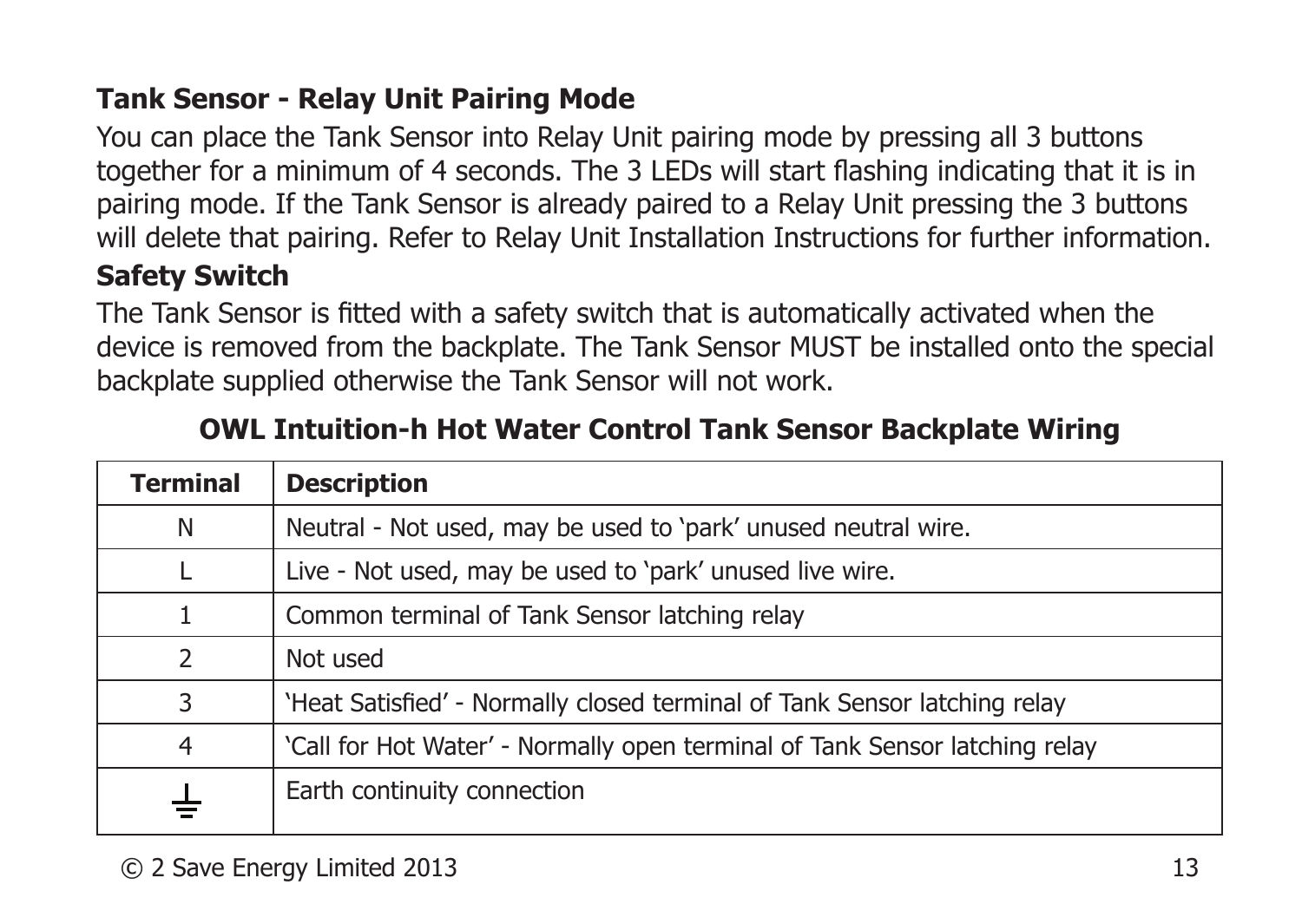#### **BEFORE: Typical Regular / System / Conventional (Wired) Boiler**



Existing Arrangement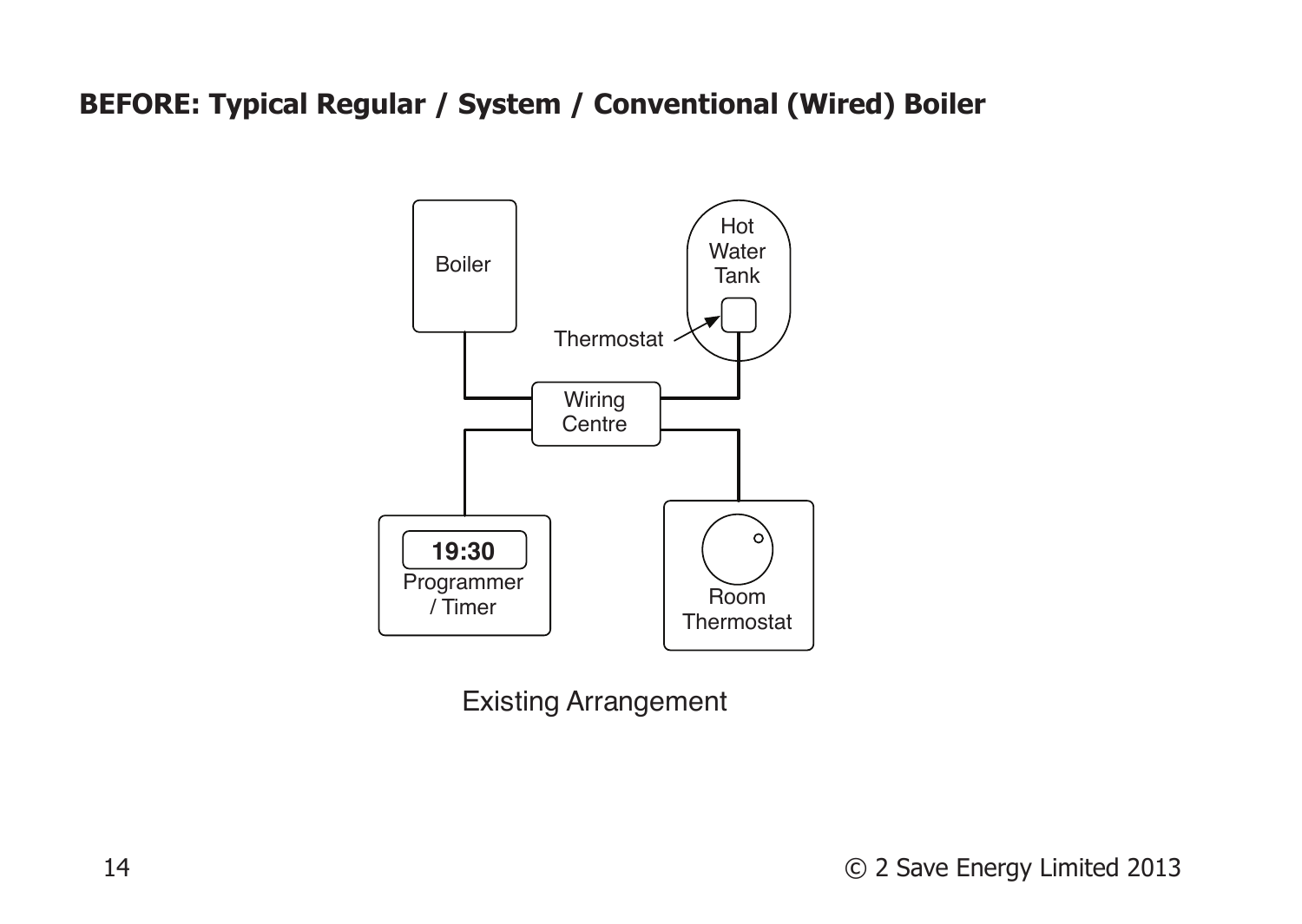#### **AFTER: Typical OWL Intuition-h Regular / System / Conventional (Wired) Boiler**



OWL Intuition-h Arrangement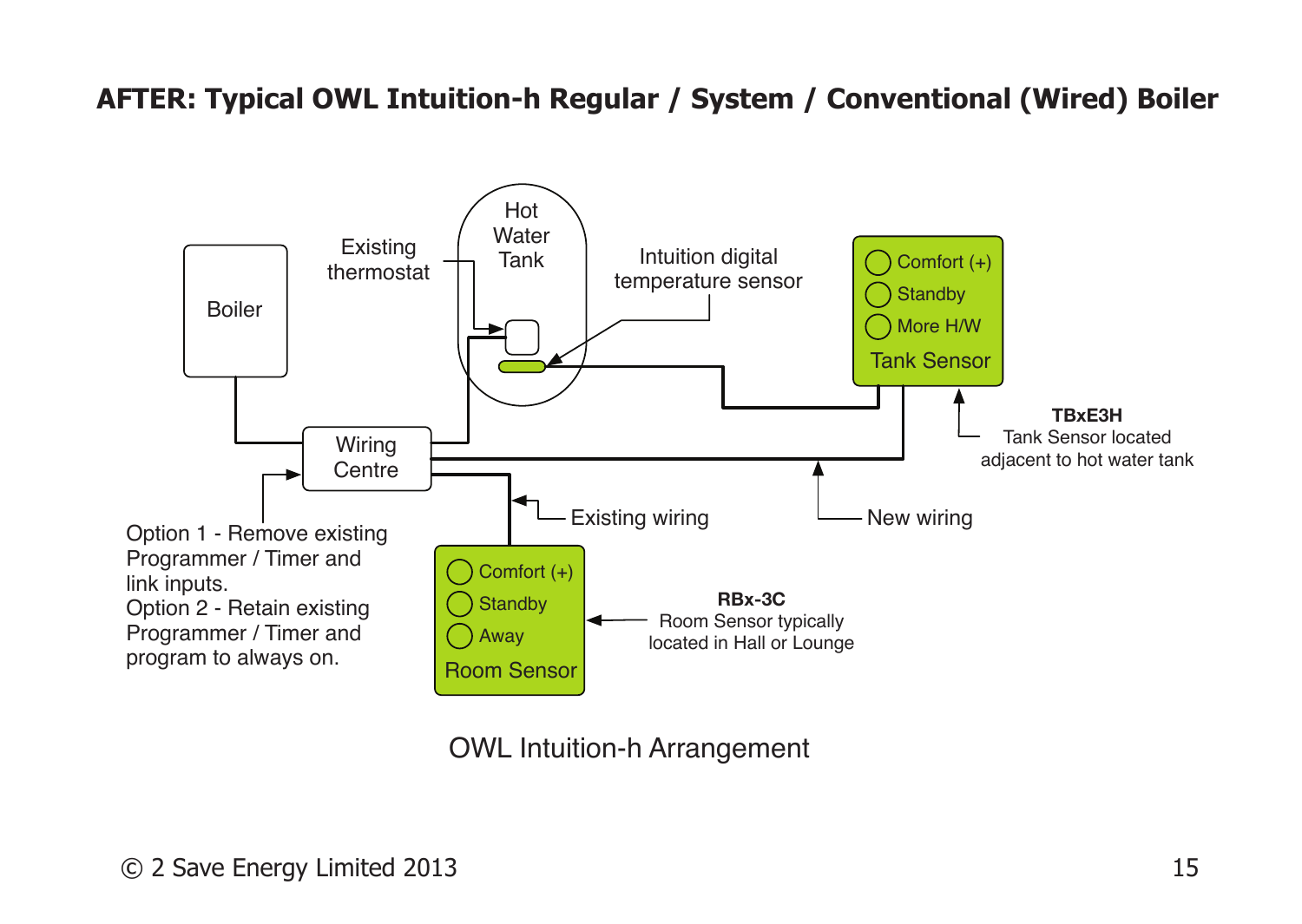# **SAFETY INFORMATION**

To ensure that you use your product safely and correctly please read the warnings & safety precautions below before installing your OWL Intuition Tank Sensor.

- Isolate the mains power supply to the heating system and Wiring Centre that the Tank Sensor will be connected BEFORE commencing any wiring work.
- If you are in any doubt about the Tank Sensor installation whatsoever, DO NOT attempt to install, but consult a qualified electrician or heating engineer.
- Before attempting to fix the backplate to the wall you must ensure that there are no electrical cables or pipes that will be damaged drilling the fixing holes.
- Do not immerse the unit in water or other liquids. If you spill liquid over it, dry it immediately with a soft cloth.
- Do not use or store the product in conditions that could adversely affect the product such as rain, snow, desert and magnetic fields.
- Do not subject the product to excessive force, shock, dust, temperature or humidity.<br>• Keep the product away from beat courses radiators, stoves, begins atsociated
- Keep the product away from heat sources radiators, stoves, heaters etc.
- Do not use the product in or near water or in high moisture areas such as bathrooms.
- Do not tamper with the product's internal components. This invalidates the warranty.<br>• Do not attempt to repair the product vourself
- Do not attempt to repair the product yourself.
- Contact the retailer or Customer Services if your product requires servicing.<br>• If the equipment is used in a manner not specified in this manual, the prote
- If the equipment is used in a manner not specified in this manual, the protection provided by the equipment may be impaired.
- Take care when handling all battery types. Batteries can cause injuries, burns or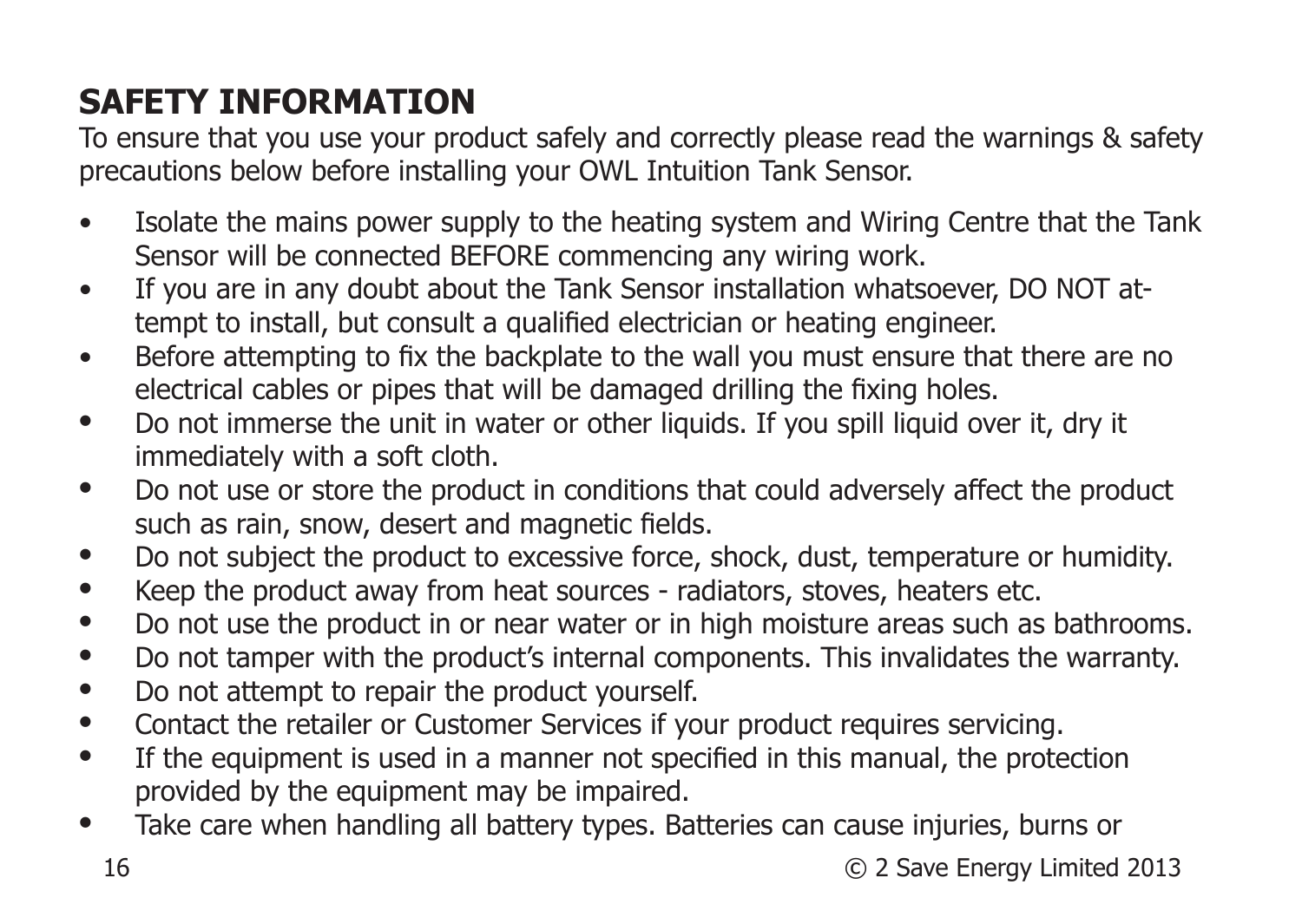damage to property if they come into contact with conducting materials, heat, corrosive materials or explosives.

- Remove the batteries before storing the product for extended periods.
- Only use fresh batteries. Do not mix new and old batteries.
- Do not dispose of old batteries as unsorted municipal waste, only do so in accordance with your local waste disposal regulations.
- When disposing of this product do so in accordance with your local waste disposal regulations.

# **CARING FOR YOUR PRODUCT**

- Before cleaning, remove the Tank Sensor from the backplate, disconnect the Temperature Sensor and remove the batteries.
- Use a lightly dampened cloth. Do not use liquid or aerosol cleaning agents, benzene, thinners, abrasive or corrosive materials.
- Do not scratch hard objects against the product.
- Do not leave discharged batteries in the product.

# **COMPLIANCE**

The CE marking certifies that this product meets the main requirements of the European Parliament and Council Directive 1999/5/EC. A copy of the signed and dated Declaration of Conformity is available on request. OWL Intuition products are manufactured to ISO-9001 Quality Assurance Standards.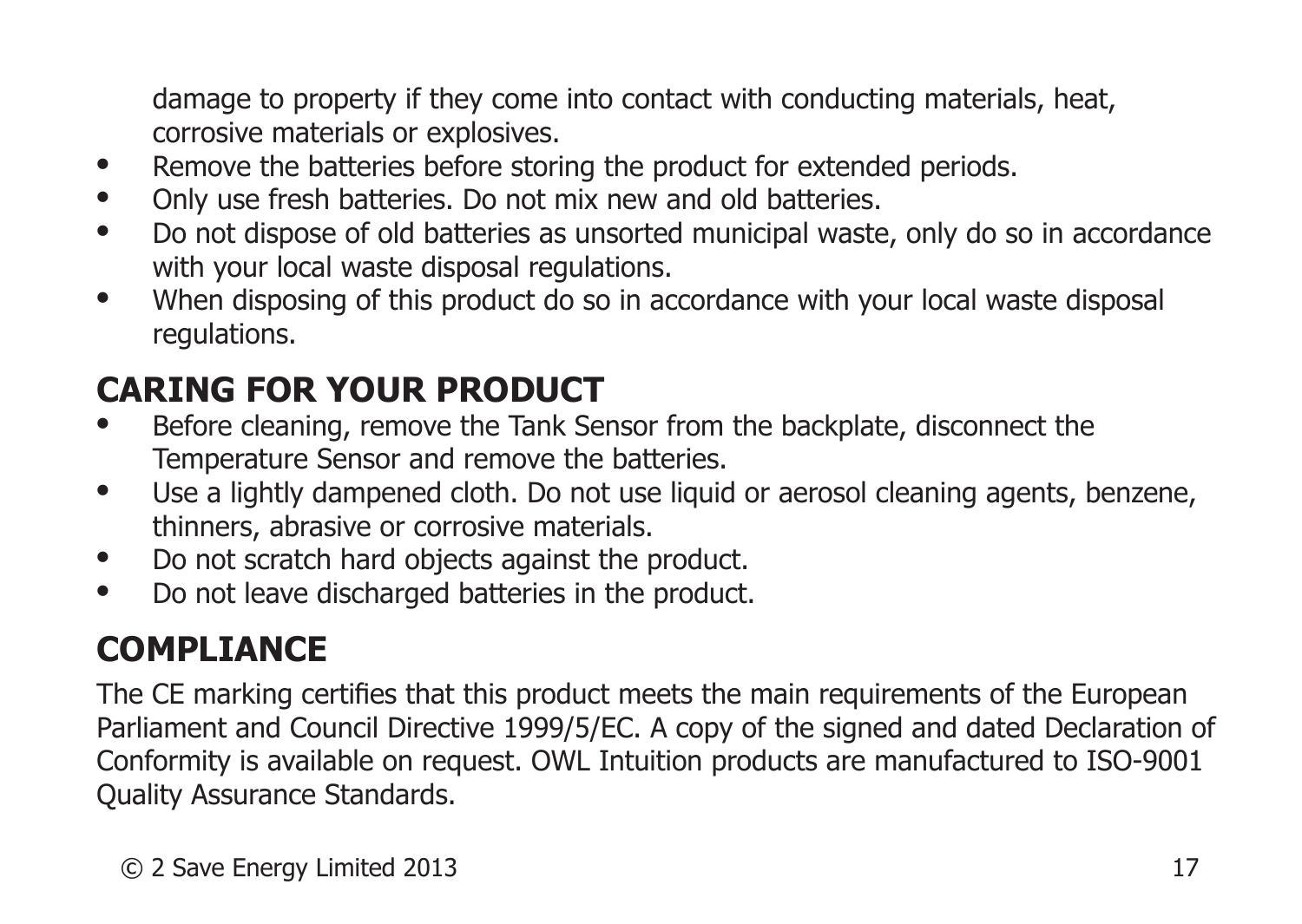# **WARRANTY INFORMATION**

2 Save Energy Limited guarantees that OWL Intuition products will work for a minimum period of 24 months from date of purchase and that it will be free from defects in materials, workmanship or design. If during this limited 2 year period of guarantee, from date of purchase, you find that the equipment is not working properly, you may return it to us and we will replace, or, (at our discretion) repair it, free of charge.

2 Save Energy Limited will not accept any liability for defects arising from fair wear and tear, accidental or wilful damage, misuse or failure to follow product or safety instructions If you return any equipment as faulty, 2 Save Energy Limited reserves the right to test the equipment and if found to be in perfect working order, to return it to you. In this event, 2 Save Energy Limited reserves the right to charge for any testing or postage costs incurred. This does not affect your legal rights relating to equipment, which is faulty. Warranty conditions only apply where Proof of Purchase is provided.

To return OWL Intuition product contact customer.services@theowl.com to report the issue and reason for returning your product. 2 Save Energy Limited will issue you a form and reference number. Once we have received the completed form and proof of purchase we will commence the returns process.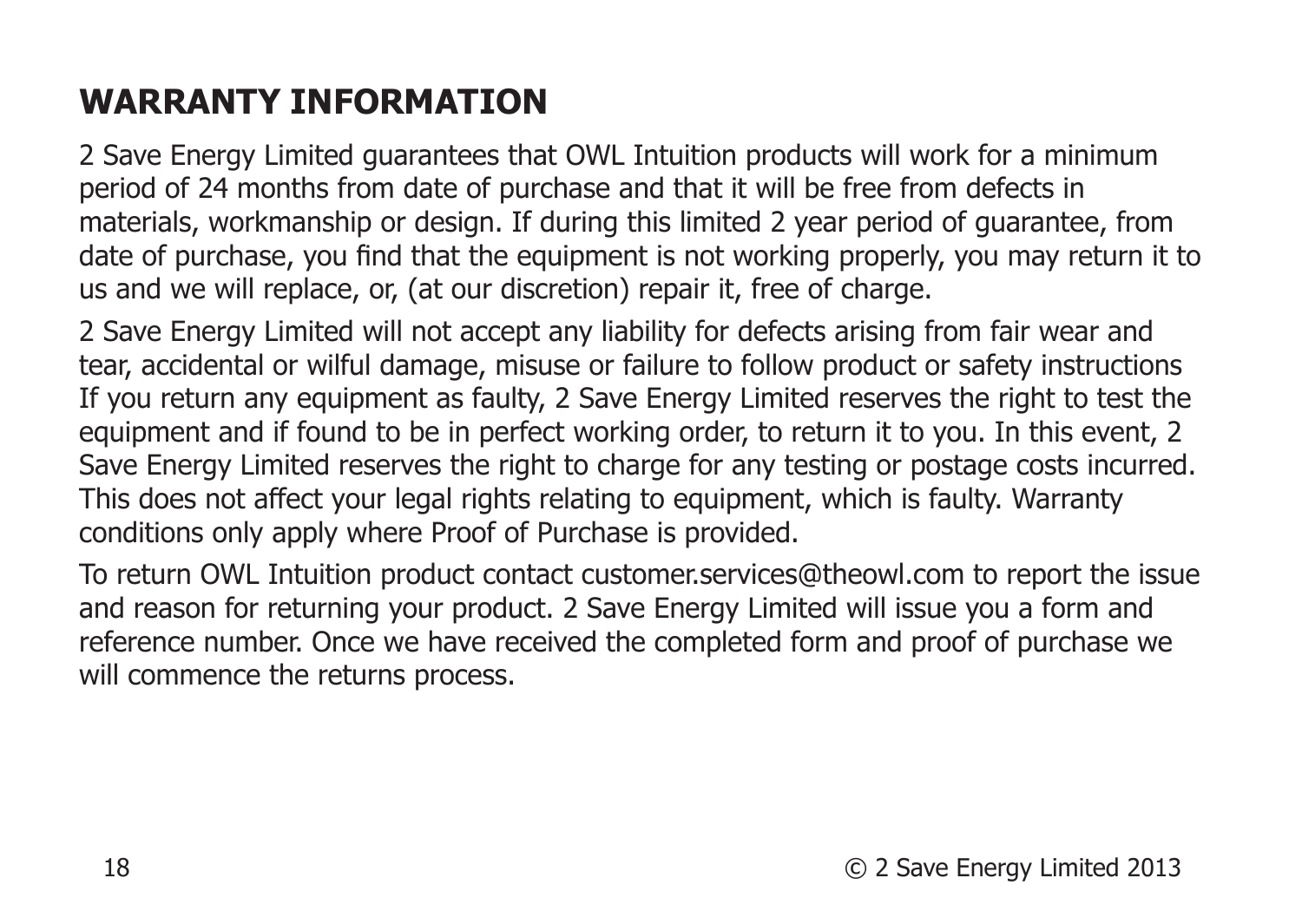## **SPECIFICATIONS - Tank Sensor [TBTE3H and TBHE3H]**

| Case dimensions                                 | 86mm x 86mm x 37mm                 |
|-------------------------------------------------|------------------------------------|
| Case material                                   | Thermoplastic, flame retardant     |
| Case ingress protection                         | IP30                               |
| Case electrical protection                      | Double Insulated                   |
| Radio frequency band                            | 868MHz unlicenced ISM band         |
| Operating range                                 | Up to 50m (in free space)          |
| Power source                                    | 2 x 1.5V Alkaline AAA batteries    |
| Temperature accuracy - typical [TBTE3H]         | $±0.5$ °C                          |
| Temperature accuracy - typical [TBHE3H]         | $\pm 0.2$ °C                       |
| Humidity accuracy - typical [TBHE3H]            | ±1.8%RH                            |
| Latching relay voltage rating                   | 230V a.c. ±10% 50/60Hz             |
| Maximum Switching Current                       | 8A                                 |
| Latching relay contacts rating - Resistive Load | 8A @250V a.c. power factor Ø1      |
| Latching relay contacts rating - Inductive Load | 3.5A @250V a.c. power factor Ø0.4  |
| Operating temperature range                     | $0^{\circ}$ C to $+40^{\circ}$ C   |
| Storage temperature range                       | -25 $\degree$ C to +65 $\degree$ C |
| Relative humidity                               | 25% to 95% non-condensing          |

© 2 Save Energy Limited 2013 19